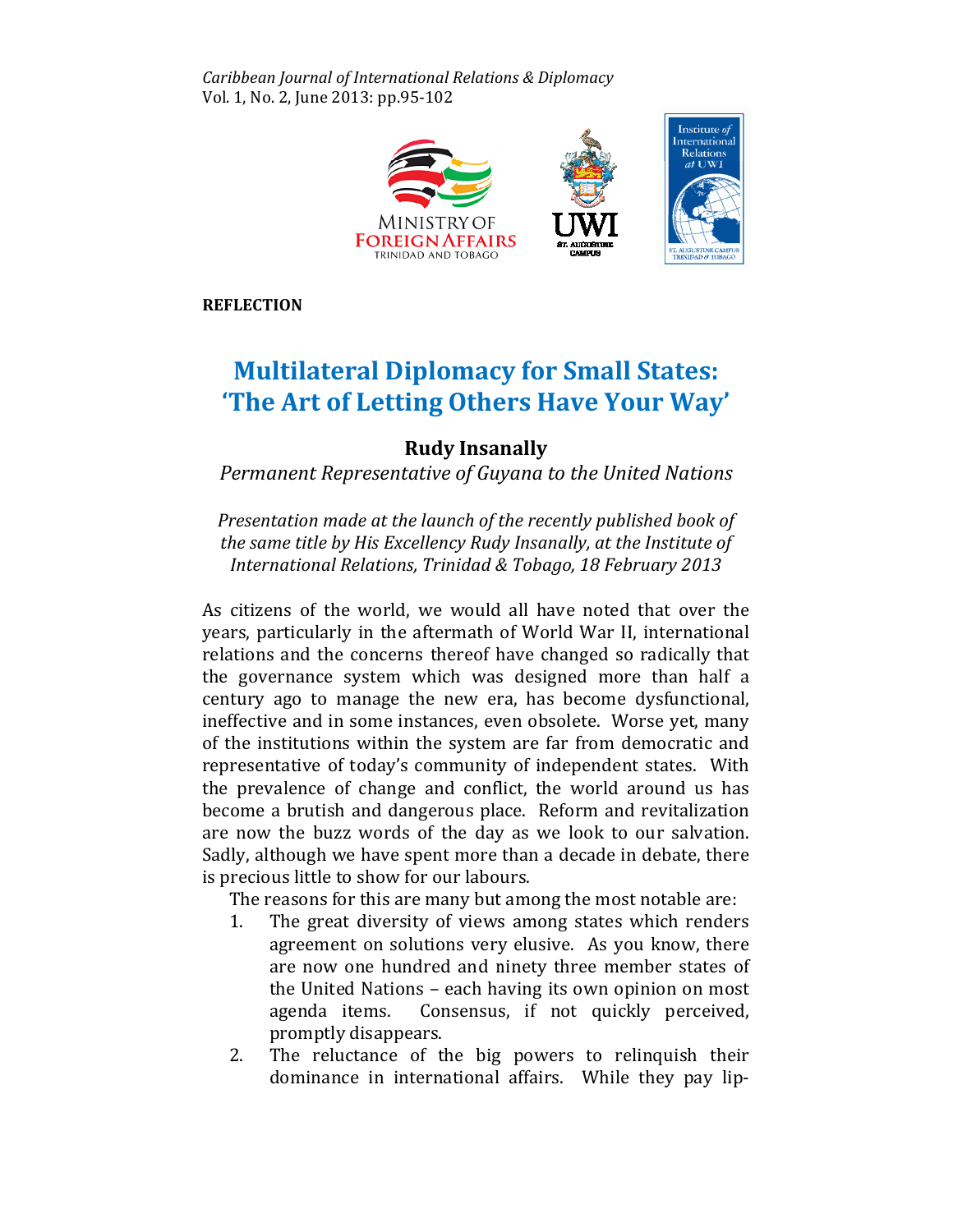service to the need for reform and revitalization of international institutions to take account of changed circumstances, they would prefer to see the status quo remain. They will yield only if coerced.

- 3. The great disparity in the negotiating strength of the parties – the developed and developing countries, which invariably results in unbalanced and inequitable outcomes.
- 4. The deep suspicion and distrust which exists between the parties that continuously hampers agreement, often on innocuous issues.
- 5. The ideological differences between the positions of the two sides on such fundamental questions as the role of Governments versus that of markets, the value of external assistance – which the developing countries consider essential but is deemed wasteful by the donor community etc.
- 6. The fear that if we tamper with the existing structure, it will unravel somehow and come apart. Like Humpty Dumpty, it will come tumbling down and "all the king's horses and all the king's men" will not be able to put it together again. Moreover, amendments to the Charter must satisfy the requirements of Art. 109. For obvious reasons, this may prove difficult to achieve since there is a risk of taking the international community back to where it was in 1945. This eventuality would be unfortunate, since despite its warts and all, the United Nations has served – at least in some measure - to allow states to live "free from fear and want."

While we haggle over reform, the world situation has become increasingly complex and chaotic. To the historical challenges of peace, stability and development have been added a myriad of new threats such as global warming, drug trafficking, terrorism and other forms of trans-boundary crime. It is generally agreed that multilateralism, more particularly multilateral cooperation, is indispensable to the resolution of these problems. The international community however, is yet to summon up the will necessary to create a stronger system of international collaboration. We continue to "plough the sea" hoping to find safe passage through the storms of the twenty first century.

The potential of multilateral diplomacy remains largely undiscovered. More is the pity, because multilateralism can be a valuable instrument for advancing the collective interests of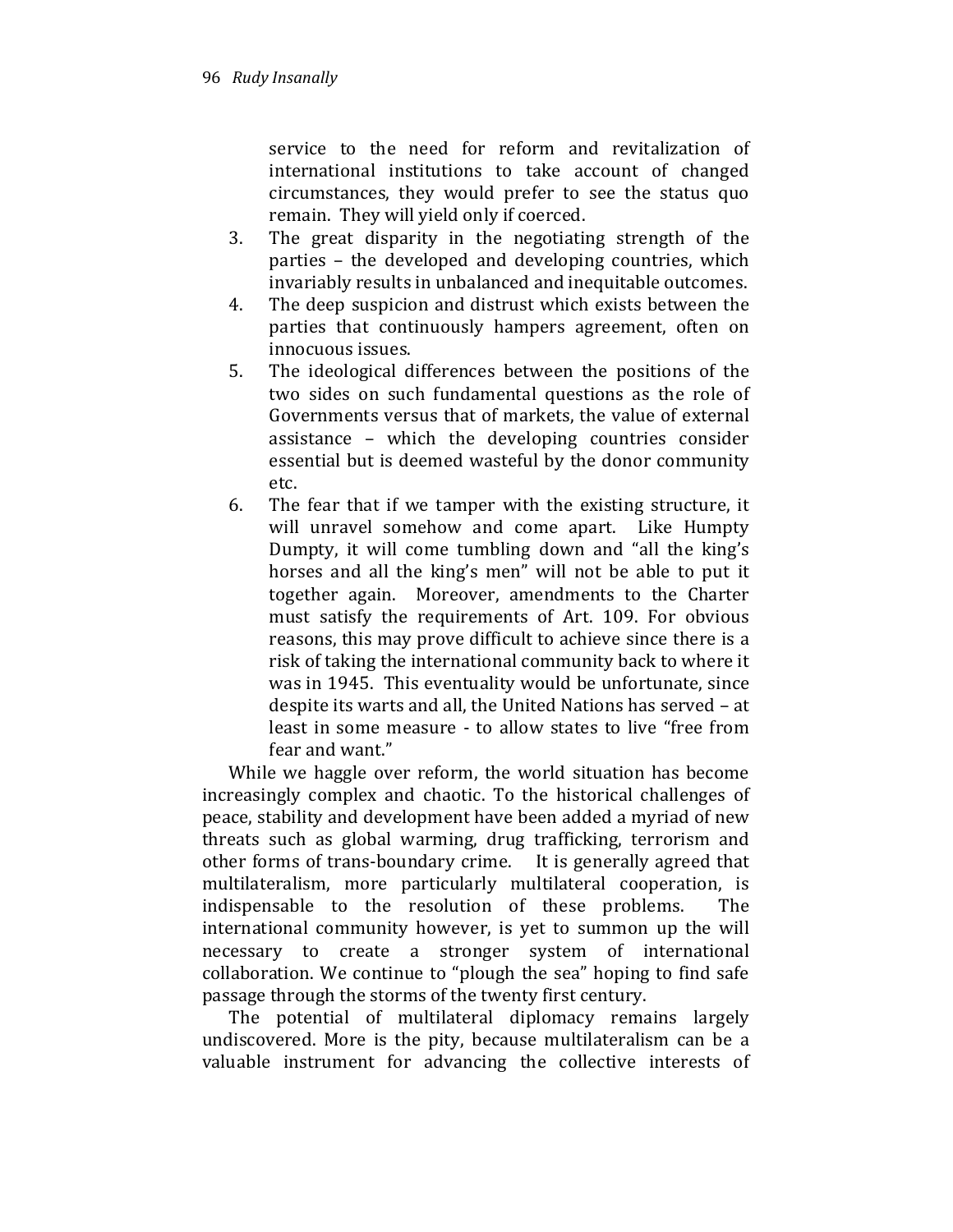mankind. Its effectiveness has been clearly manifested in the plethora of treaties, conventions and agreements now extant which attest to the fair measure of consensus and cooperation reached by the international community in almost every conceivable area of human endeavour. It is important though that the multilateralism we seek to build should be enlightened, rooted in the principles of equity and capable of transforming the present world order into one that fully satisfies the needs of all states – both big and small.

Addressed in the book's various chapters are the several topics which concern today's multilateral diplomacy. They include for example, the perennial issues of peace, security, development, democracy, human rights, and the environment. The excerpts which are included reflect – as you may expect - a small state perspective. Many of the views expressed are still heard today in the various international fora where they continue to be discussed. Often though, it is no more than a stirring of echoes; only the faces of the speakers seem to change; the ideas are virtually the same as those voiced long ago.

It is noteworthy that multilateral diplomacy appears to have now become "everybody's business." The traditional small state diplomat, who was formed in the early years of our independence to be a Jack/Jill of all trades, is clearly ill equipped to handle some of the arcane and esoteric issues on today's international agenda. Not surprisingly, therefore, at the negotiating table these days, are to be found not only representatives of governments but also – depending on the nature of the meeting – representatives of the private sector, labour, non-governmental organizations and the wider civil society. In these specialized settings, the old fashioned diplomat is hardly more than a chaperone to guide the substantive representative on relevant practice and procedures and to ensure that he/she does not become "a weapon of conference destruction."

Similarly, the Ministry of Foreign Affairs has become more of a "gate-keeper" since, with the growing involvement of other outside actors, one of its major tasks is to provide coordination and harmonization to its multilateral diplomacy. Our developed partners often take great delight in pointing out that while we are trumpeting one message at the United Nations in New York, the officials of other Ministries particularly the Ministry if Finance convey an entirely different one to the Multilateral Financial Institutions in Washington DC. Of course, they conveniently forget the fact that when their own Heads of Government make grandiose promises at the podium, these are entirely discarded by their own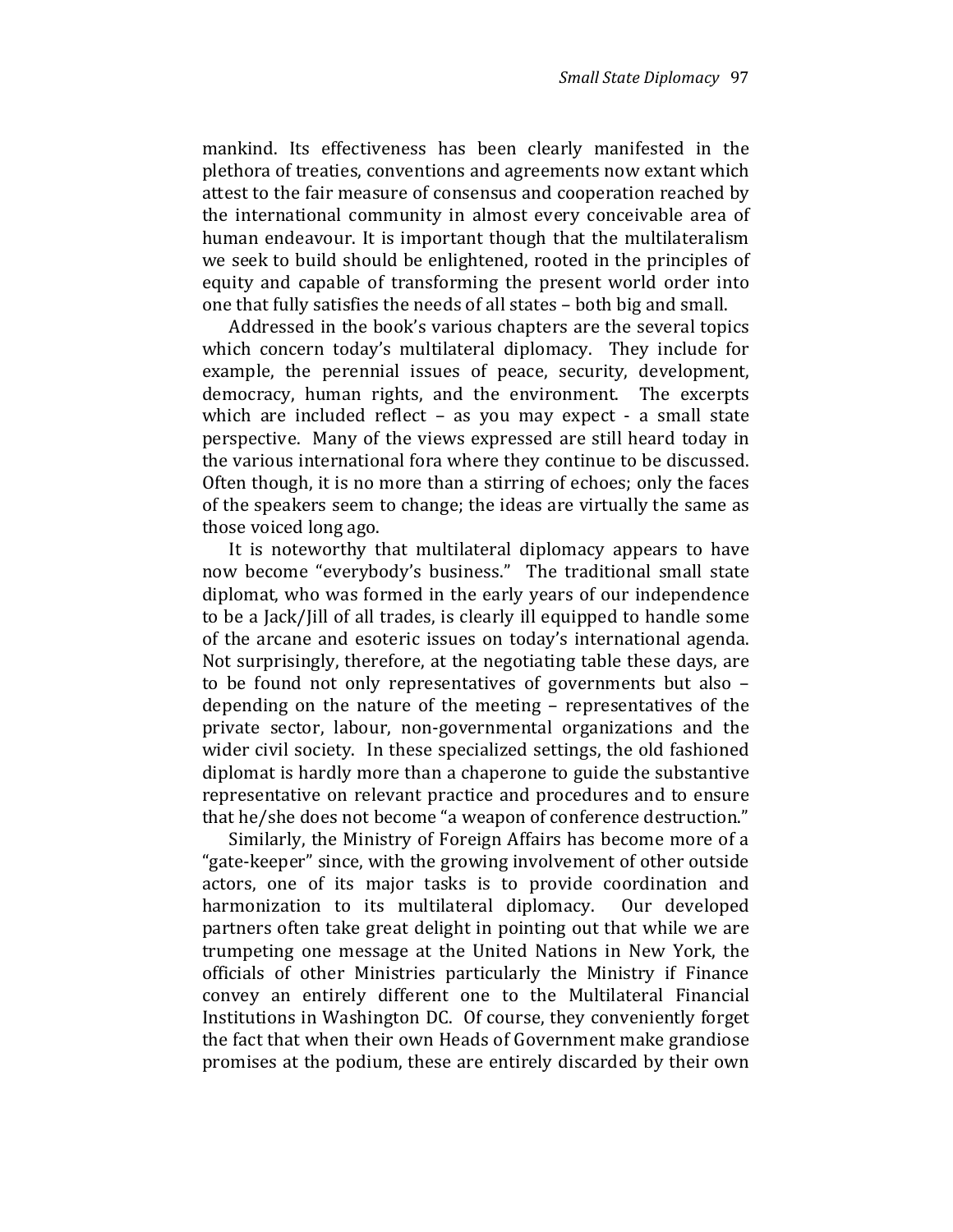delegates when we come down to negotiation in committees. Whenever and wherever it occurs, the "forked-tongue" syndrome must be denounced as a hindrance to good faith negotiation.

Another feature of conference diplomacy on which I would like to touch, is its parliamentary style. If you picture your National Assembly at work – you will have some idea of what goes on in most multilateral settings – endless speechifying, rhetoric, repetition and on occasion, verbal outbursts. At the United Nations, the paramount exemplar of multilateralism, some of these behaviours should perhaps not be considered surprising since the Organisation was built on the grounds of an old slaughter house – a gift of the city of New York to the international community. I cannot help but think that were we to move to another site, the ghosts of the past might be finally exorcised from our midst. Perhaps not, though, - since other major conference venues are often no different. Whether it be Geneva, Rome, Nairobi, Vienna or Washington, the scenario is much the same. Yet, although many diplomats complain about the hassles of life in New York, no one really wants to leave the Big Apple. It is therefore business as usual.

Multilateral diplomacy may be likened to clockwork – wheels within wheels, interlocking and working for a common purpose, or perhaps to a set of concentric circles of consultation, coordination and cooperation, each representing groups of states with shared political, economic and social objectives. Formed on a regional or sub-regional basis are those which comprise the countries of Africa, Asia, Latin America and the Caribbean and the Western Europe and others. Beyond these, are the larger and more eclectic bodies such as the Non-Aligned Movement (NAM) and the Group of 77, working respectively, on political and economic issues. Special mention should be made of the Association of Small Island and Low-lying coastal States (AOSIS) which has been quite effective in advancing CARICOM's concerns on Climate Change. All come under the aegis of the United Nations General Assembly, the most democratic and representative of the bodies within the international constellation. Within this intricate machinery, small states are perhaps no more than a cog in a vast wheel. Nonetheless, they are pivotal to its proper functioning.

In the concluding section of the book, I address - albeit fleetingly - the challenges faced by small countries in representing their interests in international fora. These states find it difficult to hold their own in negotiations with their larger and more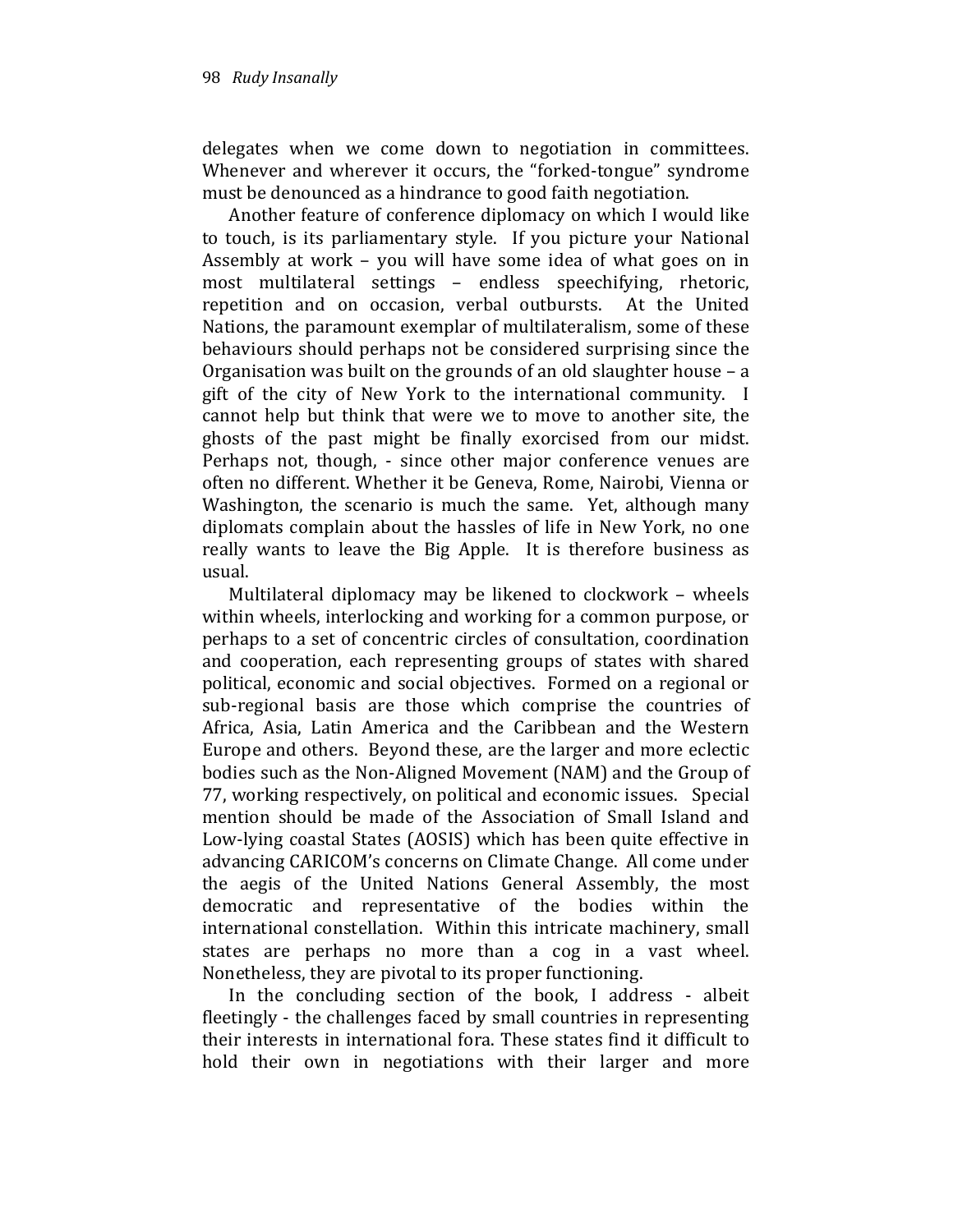developed counter-parts. Not only do most of them suffer from the constraints of limited size and resources but they also lack the strategic clout to extract meaningful concessions from more powerful states. Nevertheless, with the skillful use of the diplomacy, they can often succeed in achieving their goals.

Ideas and initiatives are the preserve not only of the powerful countries but can also be generated by the smallest state. Witness the Law of the Sea, the brainchild of tiny Malta, which today governs international maritime activities; the International Criminal Court, a proposal by Trinidad and Tobago to curb transboundary crime; the Low-Carbon Development Strategy – Guyana's contribution to the conservation of the environment and of course, our submission for the creation of a New Global Human Order. These have all been meaningful contributions to promoting the welfare of human kind.

As for the diplomats of small countries – including our own their ability and achievements should not to be underestimated. Many of them have occupied the highest offices within the multilateral system, including the Presidency of the General Assembly, the Presidency of the Security Council, Judges of the International Court of Justice and Secretary General of the Commonwealth. Their distinguished performance has been widely admired and praised by the international community. In these various high level positions, they have consistently demonstrated attributes essential to the practice of successful multilateral diplomacy – namely affability, intellect, perspicacity, good sense and savoir-faire. It is no coincidence perhaps, that these are all traits to be found in our folk hero – Anancy – whom nature compensated for his small size by giving him a brain to be able to "let others have (his) way."

Diplomacy is above all, the art of persuasion – the ability to convince others of your purpose. As one wag has put it, "when you are telling someone to go to hell, you must be able to do it so that he/she actually looks forward to the trip." Through the use of soft power, the small state diplomat must be able to persuade his powerful counterparts that what is proposed is in their mutual interest and for their common good. The outcome must be – or at least appear to be – a "win-win" situation for all. Pyrrhic victories do not last. One must also be able also to distinguish between the possible and the impossible or else, like Don Quixote, we may be simply jousting at wind-mills.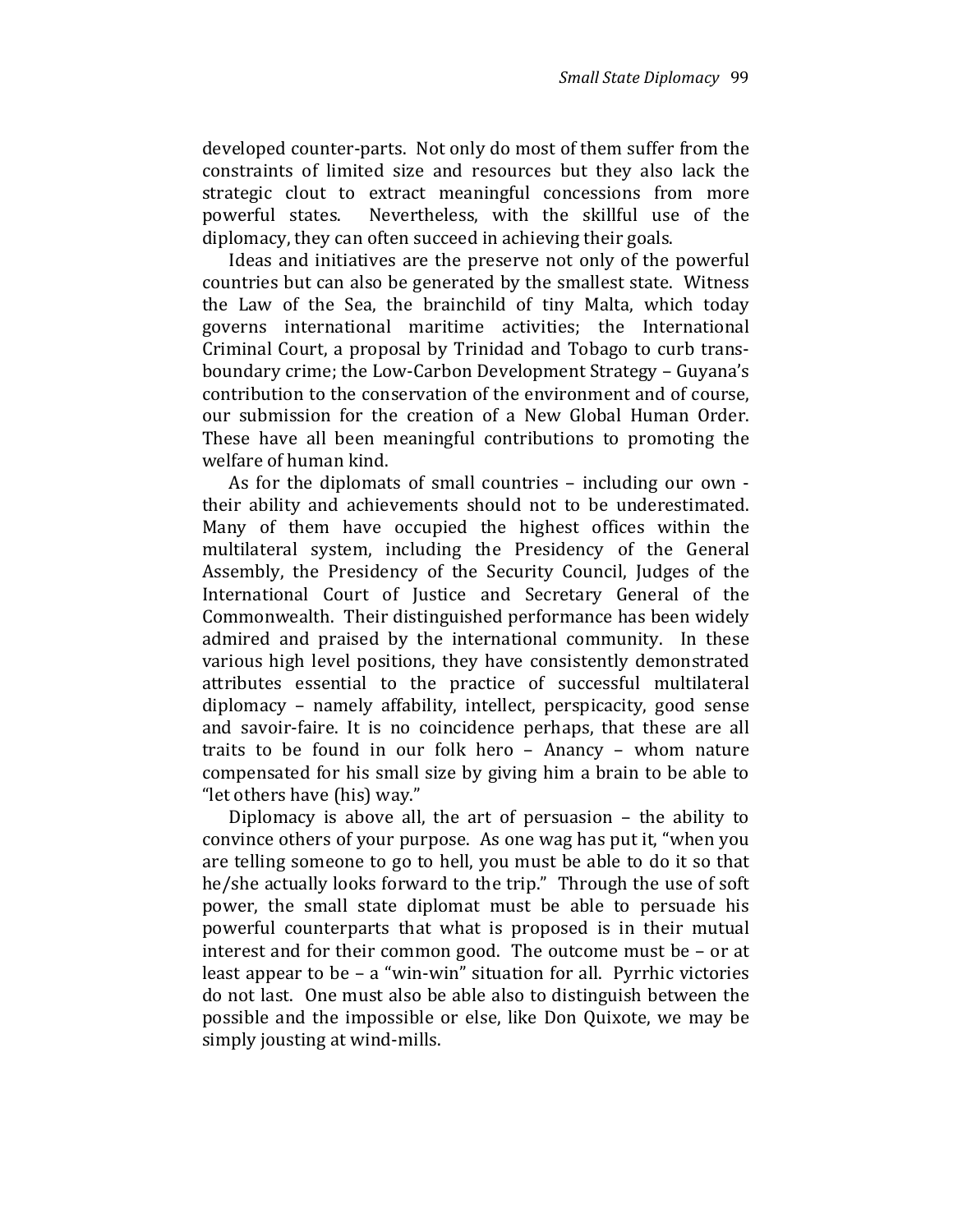Persuasion, I may add, is the aim of all negotiation in international relations. It may be à propos for the diplomats of small states to remind themselves of the origin of the word "negotiation" from the Latin – negotium" signifying no laziness or "busyness" which has given us the words of "business" in French: "négoces" and in Spanish "négocios." Success in negotiations, usually, results from a combination of 20% strategy and 80% busyness, i.e. hard work. This is undoubtedly so, since small states do not have enough bargaining power - whether this be economic, military or political, to rally the support of larger states.

In my book, I quote Albert Einstein as having said "Powerful states need no Ambassadors. Their force speaks for them; for small states, it matters how they express themselves." Small states do, however, have numerical strength which gives them the advantage where the voting is not weighted in favour of the powerful. CARICOM countries – 15 in all – represent a significant voting bloc which, if wisely utilized, can bring them valuable political and economic returns. Mutual interests and reciprocity are two important negotiating tools required for successful negotiations. Leadership, mutual respect, a safe degree of compromise, and the negotiator's personality are also most helpful. I am of the view that the Governments of small states need to be more imaginative and inventive in forging a diplomacy that better serves their needs and circumstances. They should also be less reactive and more proactive in determining the outcome of issues on the international agenda.

Much of what passes today for dialogue and negotiation is unfortunately no more than a charade – much sound and fury signifying little of substance. Small and disadvantaged states are constantly sucked into a never ending spiral of conferences, summits and meetings which invariably take a heavy toll on their treasuries. They must therefore do more to shape the processes in which they participate to ensure that, as the French would say, "the game is worth the candle." The merits of joint representation, expert advocacy, working alliances with like minded states, the use of relevant technology are all measures which have long been recognized but are still to be fully tested to maximize capacity for negotiation. Academic institutions such as the Institute of International Relations (IIR) can also be of great help to small states whose Governments are often so stretched that they have little time to think, much less strategise. It seems to me, however,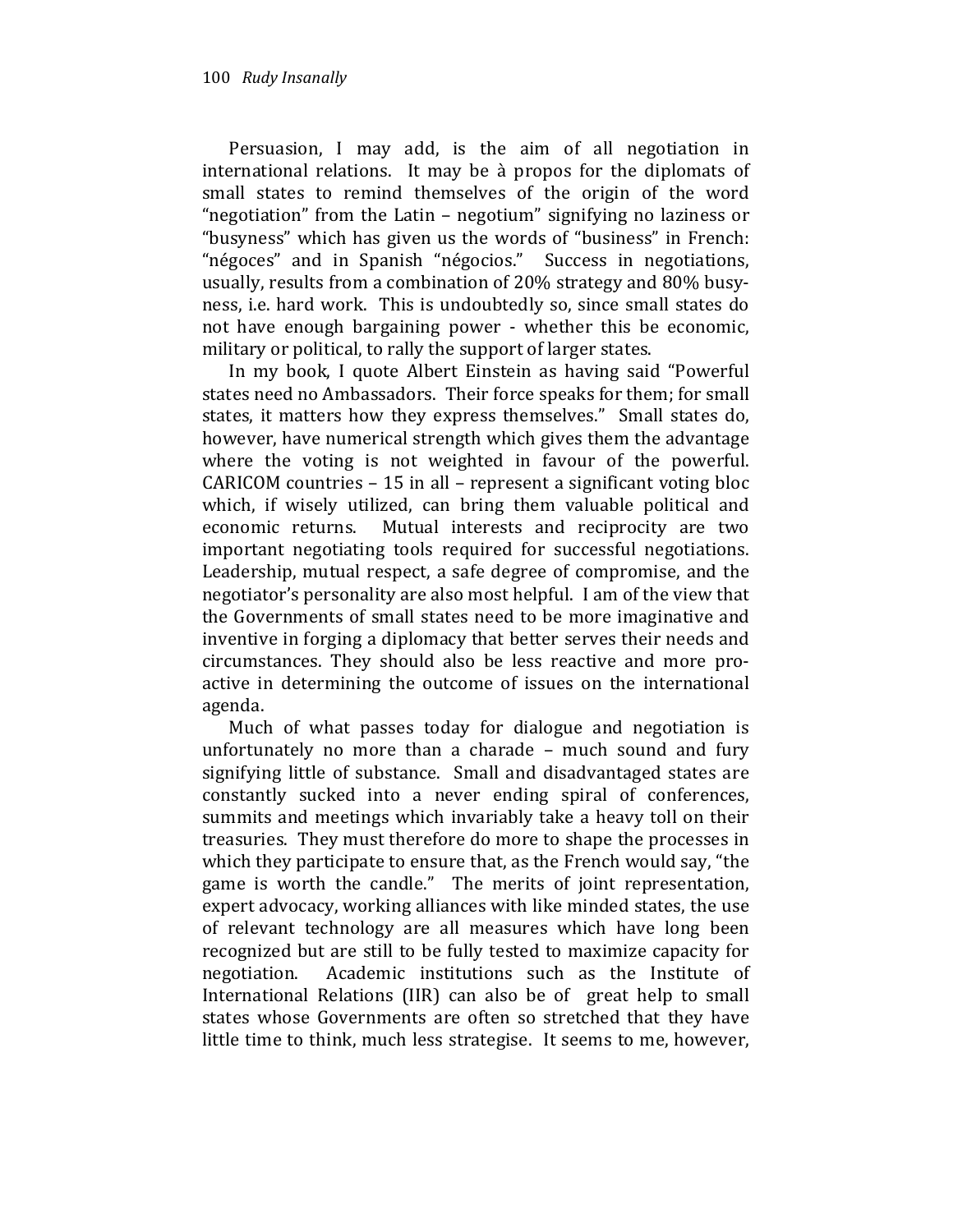that not enough use is made of the valuable resource which academic represents.

While all states have an interest in preserving multilateralism, it is the small and vulnerable which have the most to gain from it. For one, it offers these disadvantaged countries a greatly enlarged political space and the room to develop effective working alliances to further their aims. Not only can they use it to counter the power elite but speaking with one voice, they will be able to have some influence on the decision making process. Multilateral diplomacy is undoubtedly the weapon of choice against unilateralism which is a perhaps the single most important threat to global peace, security and development. If we are able in the end to secure the triumph of multilateralism over unilateralism, and to establish it as the basis for international relations in this new era, the earth will be a much better place for all peoples.

Although it may be hazardous for me to do so, I would like to conclude by speculating briefly on the future of multilateral relations. Over the past six decades, its influence and achievements have been significant enough to be deemed the optimal form of governance within the body politic. One may even say that its gradual enshrinement in diplomatic practice makes it virtually irreversible. Yet, we are reminded that the same was said of Communism which, though widely accepted in the aftermath of World War II, appears now to have been displaced by capitalism.

Political ideologies are as we know, subject to what may be termed the "push – pull" phenomenon – a characteristic also noted in regional integration processes. At play simultaneously are two antagonistic forces – those that are moving toward the central ideal and those that are fleeing from it. The West Indian Federation and the League of Nations are but two examples, of experiments that foundered on the principles of sovereignty and the equality of states. Other attempts at multilateralism may similarly fail as a result of poor design and construction. As a result, the continued proliferation of regionalism is seen by many as a more manageable form of international cooperation.

Of some comfort, though, to those who like myself, subscribe hopefully to multilateralism, is the occasional reiteration by some leaders in the developed world of their commitment to its concept and practice. Notwithstanding the refusal of the United States, for example, to sign on to the Law of the Sea Treaty, the International Criminal Court, the Kyoto Protocol and other important agreements, second term President Obama speaks of the need for